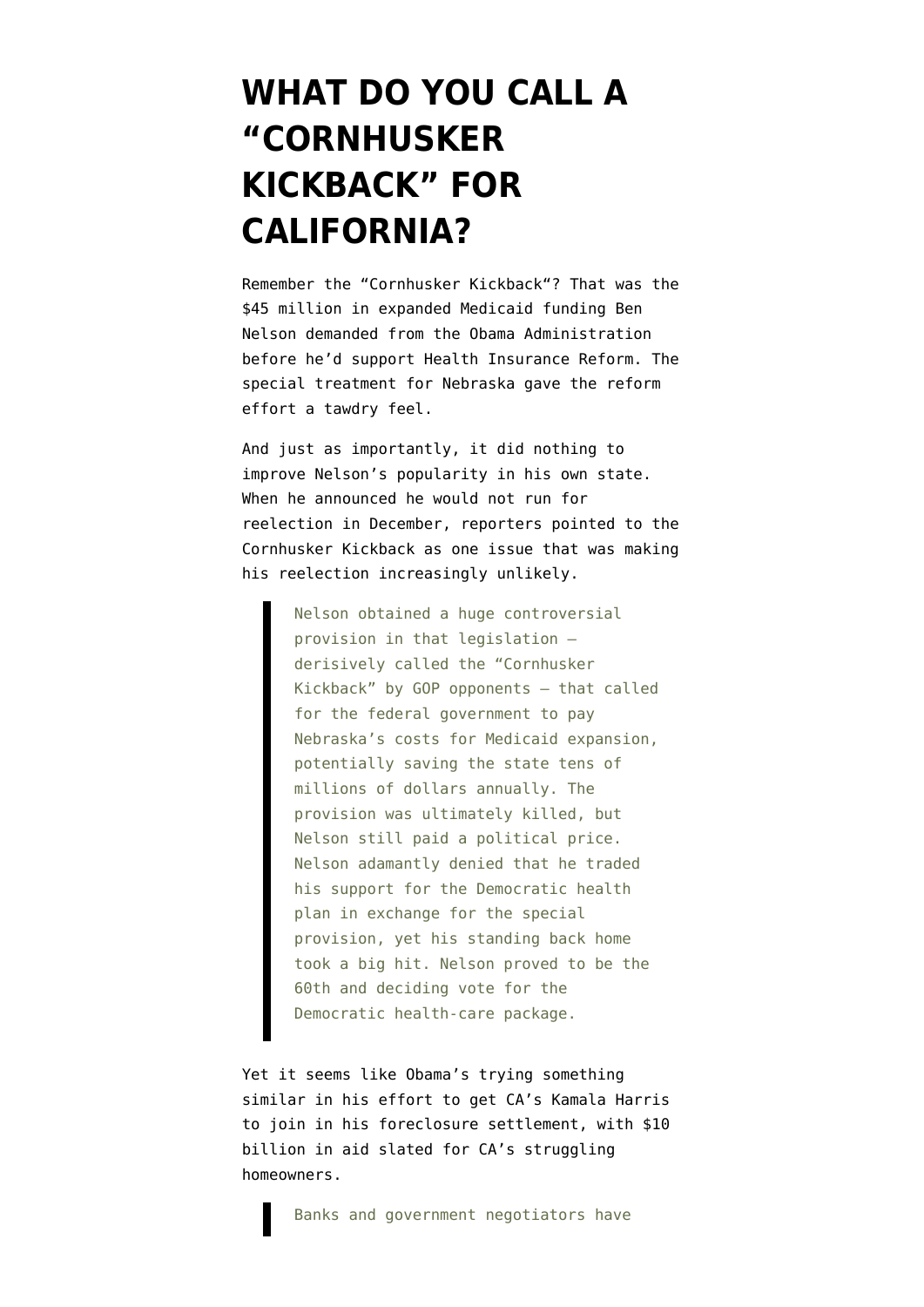cleared a big hurdle in efforts to resolve allegations of widespread mortgage-related misdeeds, agreeing on terms for a settlement that are being circulated to the 50 US states for approval, state officials and a bank representative say.

The proposed pact would potentially reduce mortgage balances and monthly payments by more than \$25bn for distressed US homeowners, these five people said.

The tentative agreement still must be approved by all 50 state attorneysgeneral, and negotiators have previously missed proposed deadlines. Participants described the proposal terms as set, meaning the states will be asked either to agree to them or decline to participate.

The amount of potential aid is contingent on state participation and would decrease significantly if big states do not sign the agreement. New York and California are among several states that have voiced concerns about the terms of the proposed deal with Bank of America, JPMorgan Chase, Wells Fargo, Citigroup and Ally Financial. New York and California are particularly concerned with the part of the deal that would absolve the banks of civil liability for allegedly illegal mortgage-related conduct.

California borrowers would be eligible to receive more than \$10bn in aid if the state were to agree to the terms, according to several people involved in the talks.

Don't get me wrong. In this case, [there's good](http://www.emptywheel.net/2011/08/25/how-would-states-divvy-up-the-foreclosure-settlement/) [reason to give CA a disproportionate part](http://www.emptywheel.net/2011/08/25/how-would-states-divvy-up-the-foreclosure-settlement/) of the settlement funds. As Harris [noted](http://www.emptywheel.net/wp-content/uploads/2011/10/110930-Kamala-Harris-Letter.pdf) when she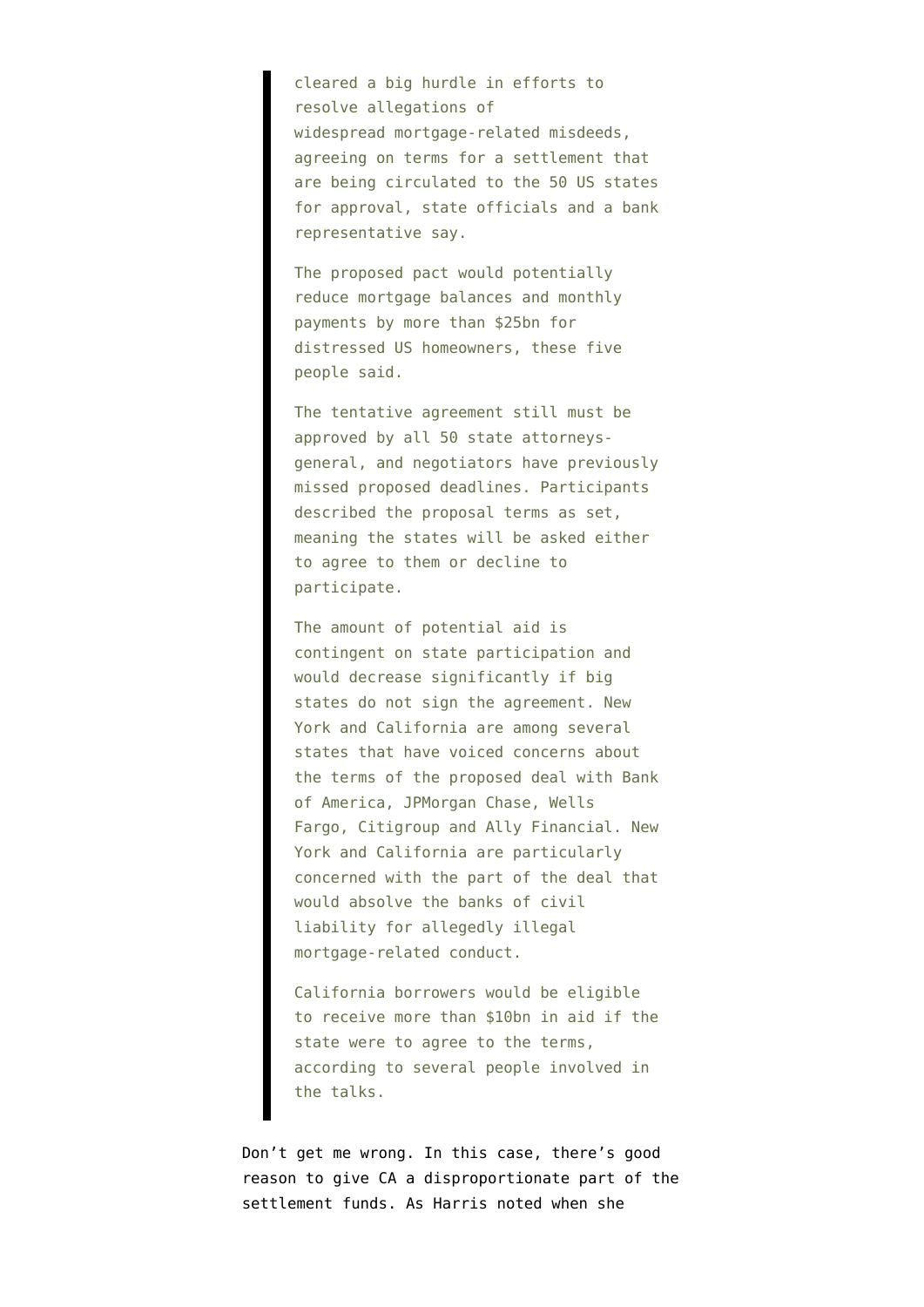withdrew from the settlement talks last year, between CA's size and the severity of the foreclosure crisis, it needs the most help.

> With 2.2 million California homeowners underwater on their mortgages–and a troubling surge in foreclosures in my state over the last two months–I am writing to communicate my decision that my office will now devote its resources to establishing an independent path forward to resolution.

California is hurting. We have the most homes and most home borrowers in default. During the period we have been negotiating, more than 560,000 additional homes in California have fallen into the foreclosure process. When we began this process 11 months ago, five of the ten cities hardest hit nationally by foreclosures were in California. Today, *eight* of those ten hardest-hit cities are here. And, recently, at the same time that we have been negotiating in good faith, foreclosures in California have surged again.

Part of the problem is that the settlement remains far too small. Even assuming CA got to provide that \$10 billion to homeowners, the underwater homeowners Harris mentions would each get less than \$5,000 of modification. That's not chump change, but it's also not nearly enough to get many of those homeowners above water again, meaning they'd still be at risk of defaulting.

But it also appears CA can't just offer aid to all the struggling homeowners: the banks get to pick and choose which loans to modify (they get extra credit for those they modify this year–effectively, before November's election).

Then there's the problem of how this will affect other states. While negotiating a settlement that gives 40% of the relief to CA might make